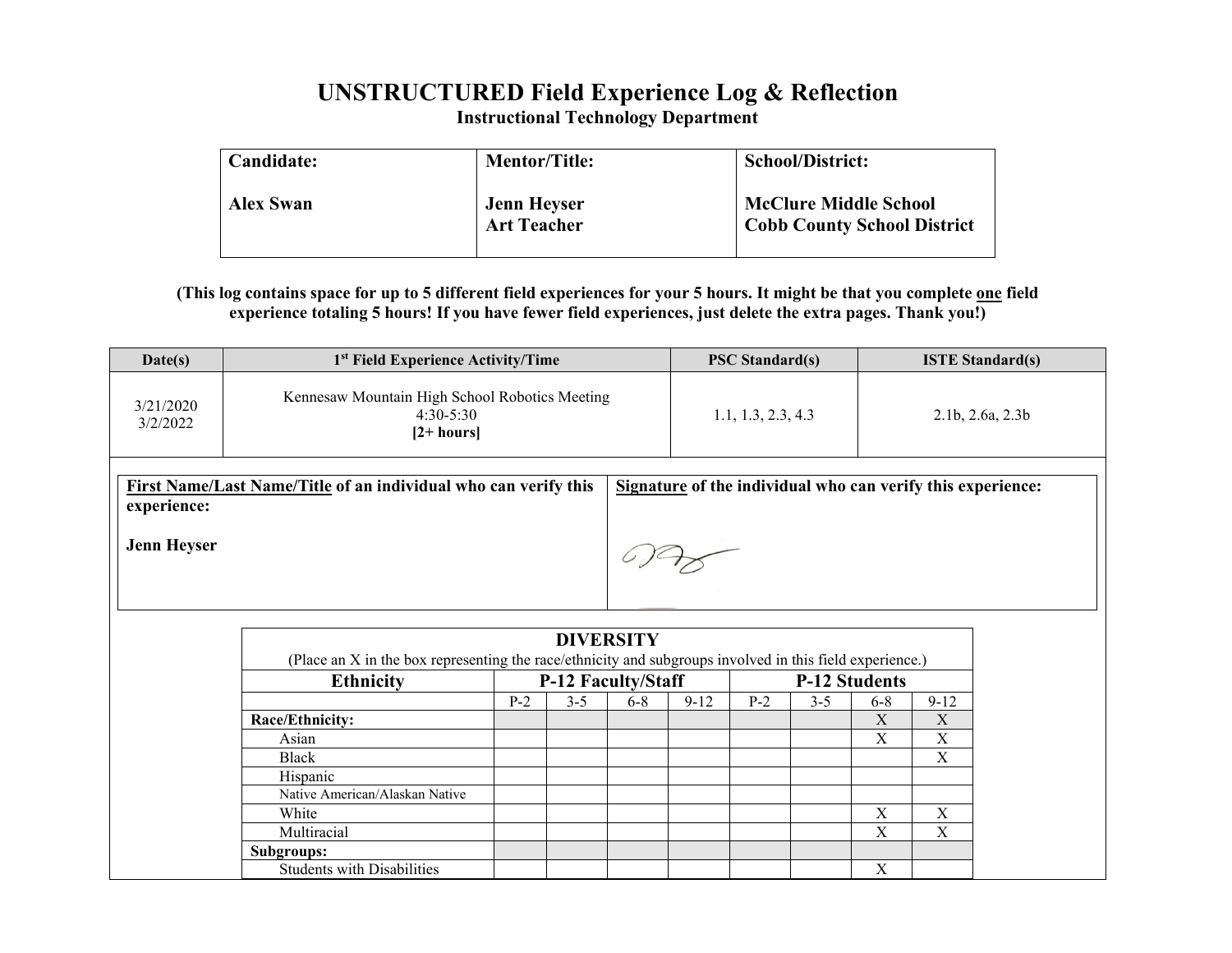| . oficiency<br>unolish!<br>$\mathbf{1}$<br>∟ımıte⁄ |  |  |  | $\sim$ 1<br>. . |    |
|----------------------------------------------------|--|--|--|-----------------|----|
| --<br>Meals<br>/Reducec                            |  |  |  | - -             | -- |

### **Reflection** (Minimum of 3-4 sentences per question)

**1. Briefly describe the field experience. What did you learn about technology coaching and technology leadership from completing this field experience?** 

This was an annual meeting we hold where students at KMHS come in and speak to my FLL team, as well as any other students who is interested in joining the high school robotics team. It gives a chance for my middle school students to hear from their peers in high school on a topic that interests them. The KMHS robotics team also allows students to come in and collaborate with them on a build challenge. It is a great opportunity for students interested in computer science and engineering to build a bridge to high school.

**2. How did this learning relate to the knowledge (what must you know), skills (what must you be able to do) and dispositions (attitudes, beliefs, enthusiasm) required of a technology facilitator or technology leader? (Refer to the standards you selected above. Use the language of the PSC standards in your answer and reflect on all 3—knowledge, skills, and dispositions.)**

# **Knowledge -**

By working with high school students, my middle school students learn how they can apply their interests and skills in high school. It also helps them build relationships with others who share their interests.

# **Skills -**

**\** 

This is a great example of digital leadership because I am building community and a culture, where learners can collaborate with one another and apply their knowledge in an authentic way.

# **Dispositions -**

By having high school students come in and speak with my middle school students, you can see how much more enthusiastic they are about working together. To me, that is a great way to facilitate change.

# **3. Describe how this field experience impacted school improvement, faculty development or student learning at your school. How can the impact be assessed?**

This experience positively impacts student learning for all of the students involved. The less experienced students develop relationships with their peers, and the more experience students get to share their knowledge and passion with others.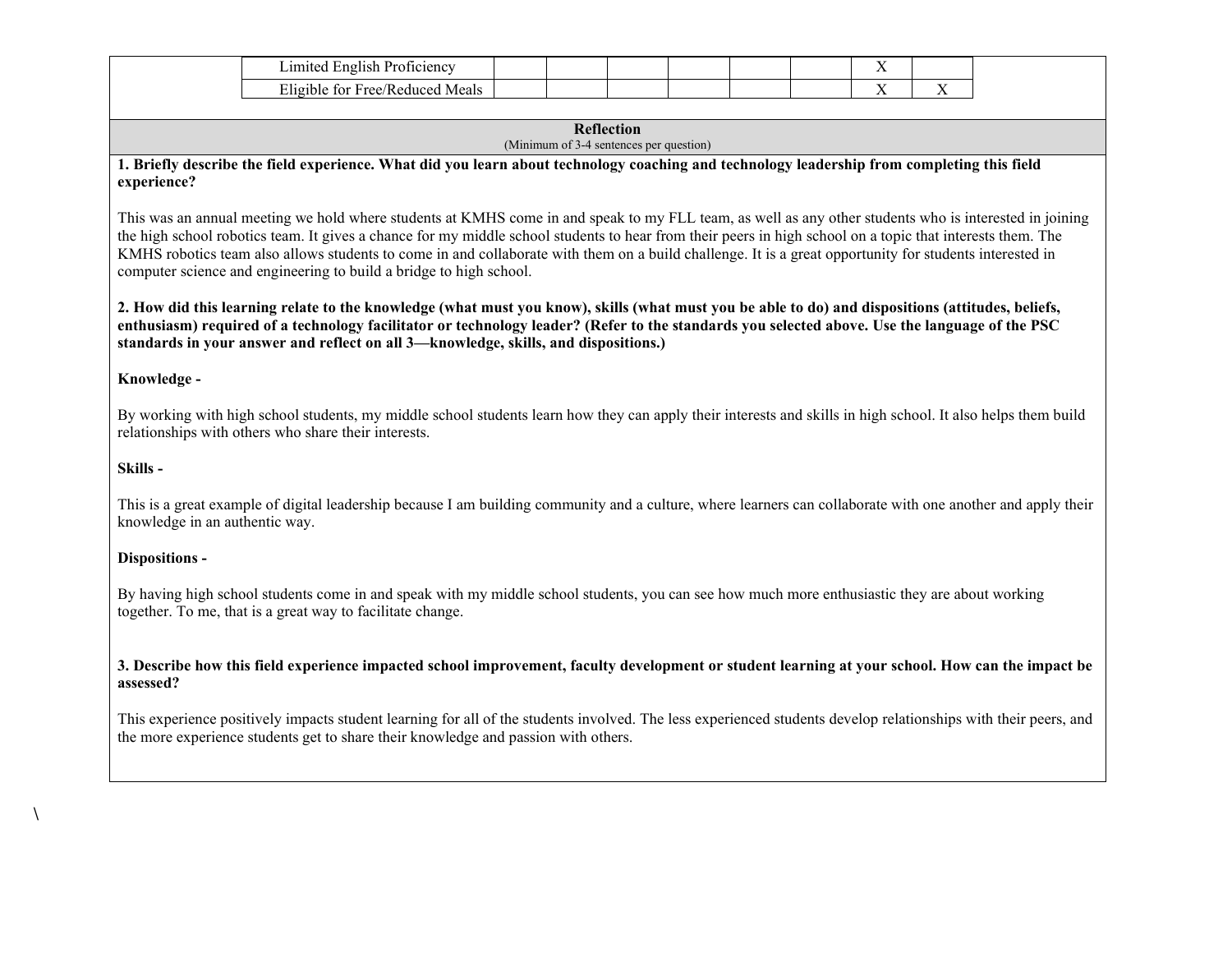| Date(s)                                                                                                                                                             | 2 <sup>nd</sup> Field Experience Activity/Time                                                                               |       |         |                    |                | <b>PSC Standard(s)</b>    |                              |                     | <b>ISTE Standard(s)</b> |  |  |  |
|---------------------------------------------------------------------------------------------------------------------------------------------------------------------|------------------------------------------------------------------------------------------------------------------------------|-------|---------|--------------------|----------------|---------------------------|------------------------------|---------------------|-------------------------|--|--|--|
| 3/15/2022<br>2/6/2020                                                                                                                                               | STEMapalooza Festival<br>$[4+ hours]$                                                                                        |       |         |                    |                | 1.3, 1.4, 2.5, 2.6        |                              |                     | 2.1b, 2.6a, 2.3b        |  |  |  |
| First Name/Last Name/Title of an individual who can verify this<br>Signature of the individual who can verify this experience:<br>experience:<br><b>Jenn Heyser</b> |                                                                                                                              |       |         |                    |                |                           |                              |                     |                         |  |  |  |
|                                                                                                                                                                     |                                                                                                                              |       |         |                    |                |                           |                              |                     |                         |  |  |  |
|                                                                                                                                                                     | <b>DIVERSITY</b><br>(Place an X in the box representing the race/ethnicity and subgroups involved in this field experience.) |       |         |                    |                |                           |                              |                     |                         |  |  |  |
|                                                                                                                                                                     | <b>Ethnicity</b>                                                                                                             |       |         | P-12 Faculty/Staff | P-12 Students  |                           |                              |                     |                         |  |  |  |
|                                                                                                                                                                     |                                                                                                                              | $P-2$ | $3 - 5$ | $6 - 8$            | $9 - 12$       | $P-2$                     | $3 - 5$                      | $6 - 8$             | $9 - 12$                |  |  |  |
|                                                                                                                                                                     | Race/Ethnicity:                                                                                                              |       |         |                    |                |                           |                              |                     |                         |  |  |  |
|                                                                                                                                                                     | Asian<br><b>Black</b>                                                                                                        |       |         | $\mathbf X$        | $\overline{X}$ | X<br>$\overline{X}$       | X<br>$\overline{\mathbf{X}}$ | X<br>$\overline{X}$ | $\mathbf X$<br>X        |  |  |  |
|                                                                                                                                                                     | Hispanic                                                                                                                     |       |         | $\mathbf X$        |                | $\boldsymbol{\mathrm{X}}$ | $\mathbf X$                  | $\mathbf X$         | $\mathbf X$             |  |  |  |
|                                                                                                                                                                     | Native American/Alaskan Native                                                                                               |       |         |                    |                |                           |                              |                     |                         |  |  |  |
|                                                                                                                                                                     | White                                                                                                                        |       |         | $\mathbf X$        | $\mathbf X$    | $\boldsymbol{\mathrm{X}}$ | $\mathbf X$                  | $\mathbf X$         | $\mathbf X$             |  |  |  |
|                                                                                                                                                                     | Multiracial                                                                                                                  |       |         |                    |                | $\overline{X}$            | $\overline{X}$               | $\overline{X}$      | X                       |  |  |  |
|                                                                                                                                                                     | Subgroups:                                                                                                                   |       |         |                    |                |                           |                              |                     |                         |  |  |  |
|                                                                                                                                                                     | <b>Students with Disabilities</b>                                                                                            |       |         |                    |                |                           |                              | $\mathbf X$         |                         |  |  |  |
|                                                                                                                                                                     | Limited English Proficiency                                                                                                  |       |         |                    |                |                           |                              | $\overline{X}$      |                         |  |  |  |
|                                                                                                                                                                     | Eligible for Free/Reduced Meals                                                                                              |       |         |                    |                |                           |                              | $\mathbf X$         |                         |  |  |  |